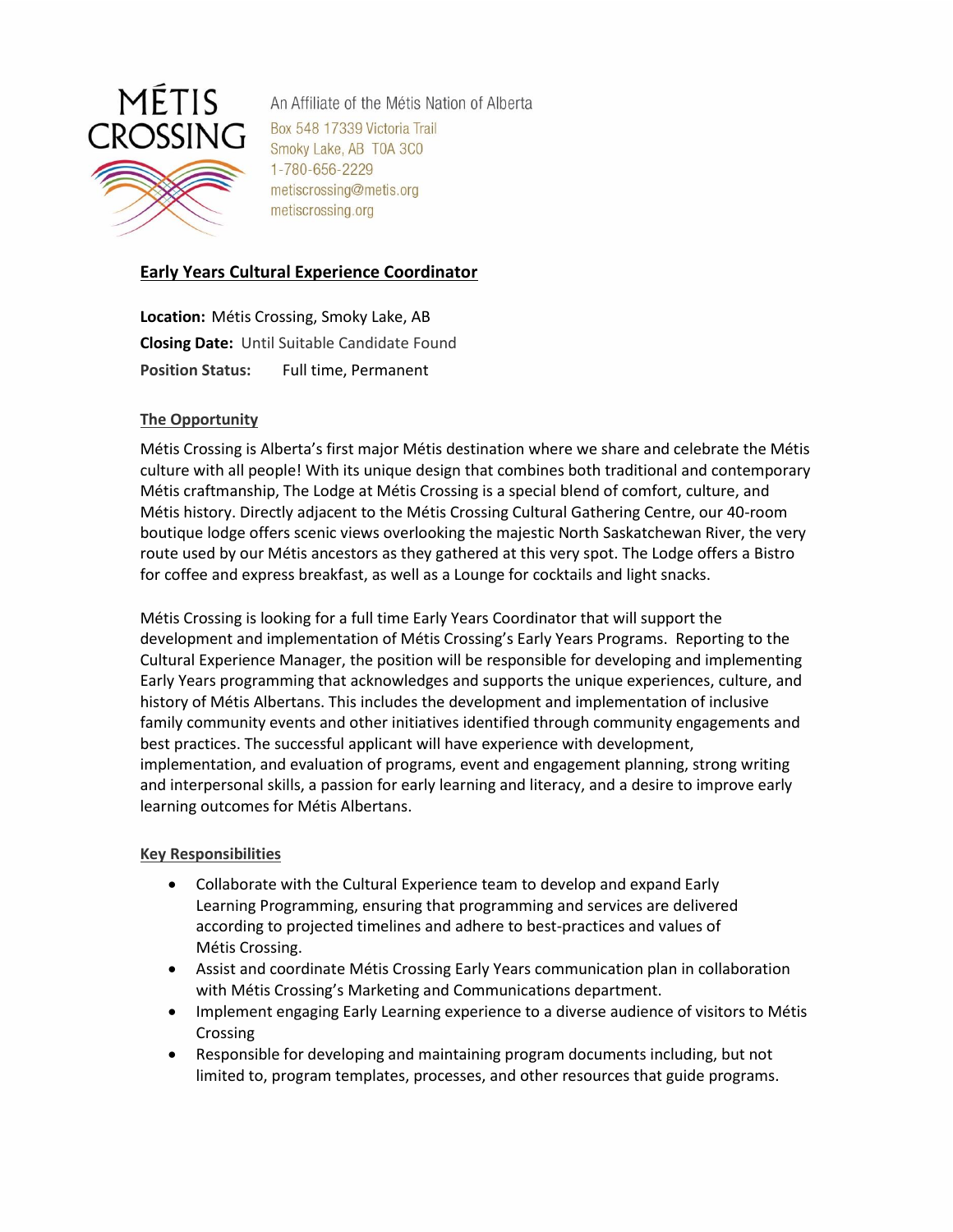- Support the dissemination of program and initiative outputs through reports and other knowledge translation products for Métis community and other stakeholders.
- Foster and maintain critical and collaborative partnerships with both internal and external stakeholders.
- Ensure deliverables, reporting, and deadlines are met.
- Support in the development, planning, organizing, and implementation of provincial family events.
- Collaborate with the Cultural Experiences Manager to develop proposals and identify funding opportunities for community supports and pilot initiatives.
- Assists with planning and implementation of community engagements, as required.
- Support other Métis Crossing initiatives and other duties as required.

#### **Skills and Competencies**

The Early Years Coordinator position requires a motivated and organized individual who enjoys being part of a diverse team and has a passion for Métis children and families. This position requires the Early Years Coordinator to have excellent interpersonal communication skills, attention to detail, and problem-solving abilities to develop and maintain programs effectively.

- An in-depth understanding of the Métis Crossing and Métis culture.
- Experience with program development and implementation.
- Ability to design and implement engaging visitor experiences.
- Experience creating and implementing events and community engagements.
- Experience with report writing and grant proposals an asset.
- Ability to produce professional documents, reports, and presentations.
- Strong organization and time management skills, with the ability to manage deadlines.
- Exceptional verbal, written and listening skills.
- Ability to identify issues and implement creative and strategic solutions to overcome problems.
- Sound analytical thinking, planning, prioritization, and execution skills.
- Ability to work independently and in a team environment.
- Strong interpersonal skills.
- Culturally sensitive and compassionate.
- A proven track record of building collaborative partnerships with a variety of internal and external stakeholders, including government, industry, service providers, and community.

#### **Qualifications**

- Post-secondary degree in early learning, Education, Human, or Social Services or related field is preferred; however, equivalent experiences will be considered.
- Three years' experience in a similar role.
- Indigenous Awareness Training is an asset.

#### **Other Requirements**